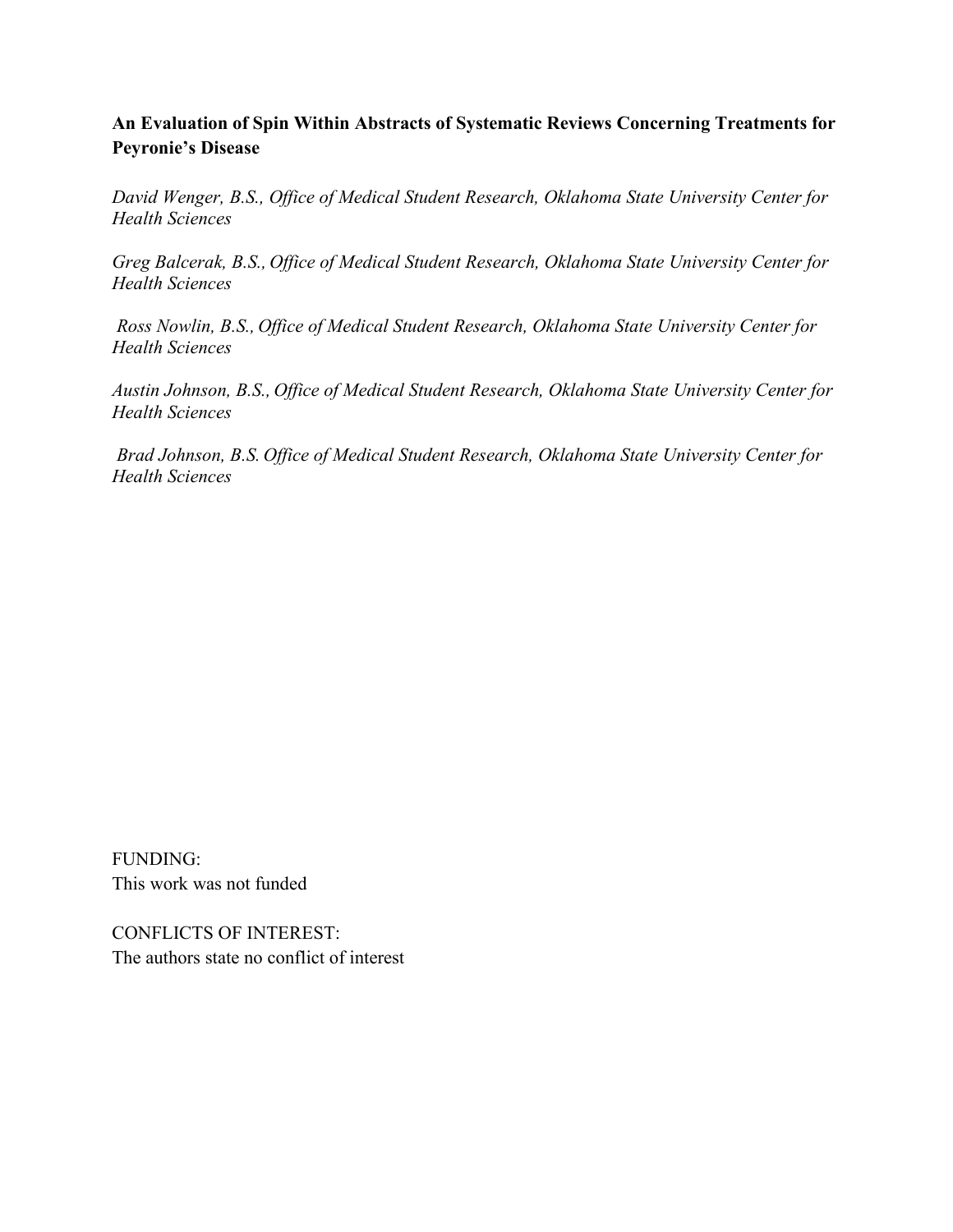#### **Abstract:**

**Background:** Nearly 11% of men in the United States have Peyronie's disease. Here we aim to determine which mechanisms of spin are the most common among those found in PD systematic reviews.

**Methods:** A search of MEDLINE and Embase databases was conducted and all returns were screened for inclusion criteria. Articles meeting inclusion criteria were evaluated for the 9 most severe types of spin and characteristics including: intervention type, date of the review, funding source, PRISMA adherence of the review, PRISMA adherence for the journals that published the reviews, and the journals' five-year impact factor, were extracted.

**Results:** No spin was found in the abstracts of the 20 included systematic reviews. However, 60% (12/20) of the included systematic reviews did not mention a risk of bias assessment.

**Conclusions:** Systematic reviews pertaining to the treatment of Peyronie's disease appear to contain factual reporting of study outcomes, however many of these studies are lacking in terms of methodological quality assessing for risk of bias. As a result of this finding, clinicians charged with the treatment of Peyronie's disease should consume this research critically and cautiously. Systematic reviews pertaining to the treatment of Peyronie's disease appear to be free of spin, however, we recommend critical consumption of this research as risk of bias assessment appears to be lacking.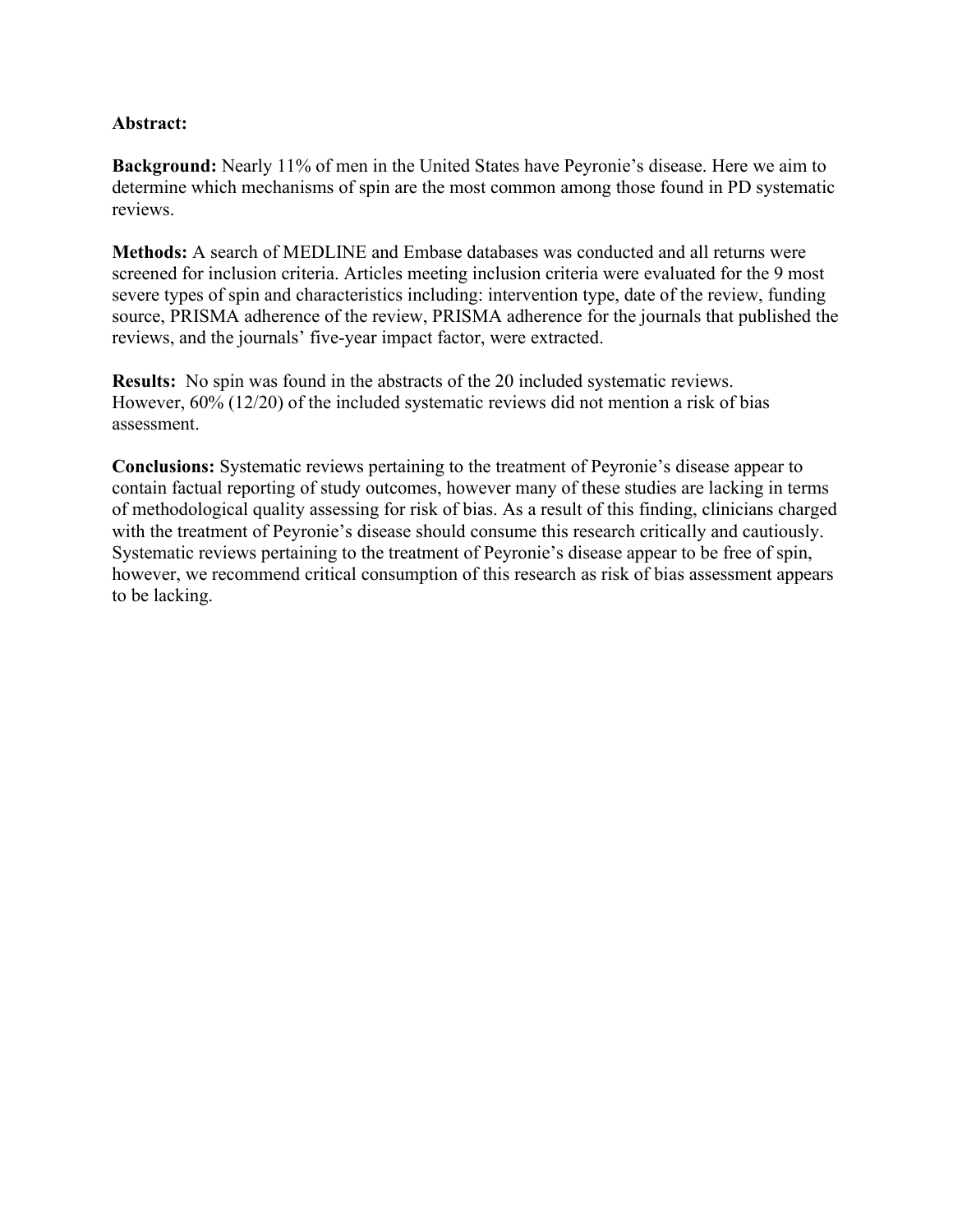#### **Introduction**

A 2016 study estimates that nearly 11% of men in the United States have Peyronie's disease  $(PD)$ ,<sup>1</sup> which leads to the disruption of sexual function and psychological effects, such as negative sexual self-image, isolation, and social stigmatization <sup>2</sup>. PD is a fibrotic disorder of the penis that occurs after minor trauma to the penis in genetically predisposed men. The abnormal healing process causes a build up of collagen plaques on the tunica albuginea resulting in scarring that creates excess penile curvature or pain resulting in severe sexual dysfunction.<sup>3,4</sup> Thus, it is crucial that there are treatment modalities available to those with PD that have been demonstrated through rigorous study designs and the highest forms of evidence.

Systematic reviews have been considered the "main torch-bearers of evidence based medicine".<sup>[5](https://paperpile.com/c/3f8Wvs/u8mq)</sup> Knowing this, many treatment guidelines use systematic reviews as their source of evidence, including PD treatment guidelines <sup>6</sup>. Systematic reviews must be objectively reported such that study results may be accurately interpreted by readers. One form of inaccurate reporting known as spin, is the intentional or unintentional misrepresentation of a study's findings<sup>7</sup>. Previous investigations have found spin to be present in 31% of systematic review abstracts regarding the treatment of acne vulgaris <sup>8</sup>. Spin has the potential to influence the interpretations of systematic reviews, ultimately affecting the care of patients. Due to the evidence of spin found in other fields of medicine, we want to determine the extent that spin can be found in abstracts of systematic reviews for PD treatments. In addition, we want to determine which mechanisms of spin are the most common among those found in PD systematic reviews. To further advance clinical practice, the urology community should understand and be aware of potential spin among SRs.

## **Methods**

A search of MEDLINE and Embase databases was conducted in June of 2020 with the search string available in Figure 1. The search returns were uploaded to Rayyan, a systematic review platform, and screened for inclusion criteria in a masked and duplicated fashion by DW and GB. Duplicates were removed and systematic reviews and meta-analyses that focused on the treatment of Peyronie's disease, were written in English, have only human subjects, and contain an abstract were ultimately included for further analysis. Any screening disagreements were resolved by an arbitrator. The authors tasked with data extraction, DW and GB, participated in training prior to starting the study. During the training, the nine most severe forms of spin defined by Yavchitz et al.<sup>7</sup> were defined and examples of each form of spin were discussed in detail. Study characteristics were extracted using a pilot tested Google form by DW and GB. Study characteristics of interest including intervention type, date of the review, funding source, PRISMA adherence of the review, PRISMA adherence for the journals that published the reviews, and the journals' five-year impact factor. Following extraction, the overall frequency of spin, as well as its subtypes, were analyzed using descriptive statistics. Since our study did not include human subjects it did not meet the definition of the human subjects research per the US Code of Federal Regulations and was not subject to review by the institutional review board. To promote reproducibility and transparency the study protocol, training material, and extraction forms were uploaded to the Open Science Framework. This study was conducted in tandem with other studies that also evaluated spin in systematic reviews across other medical conditions.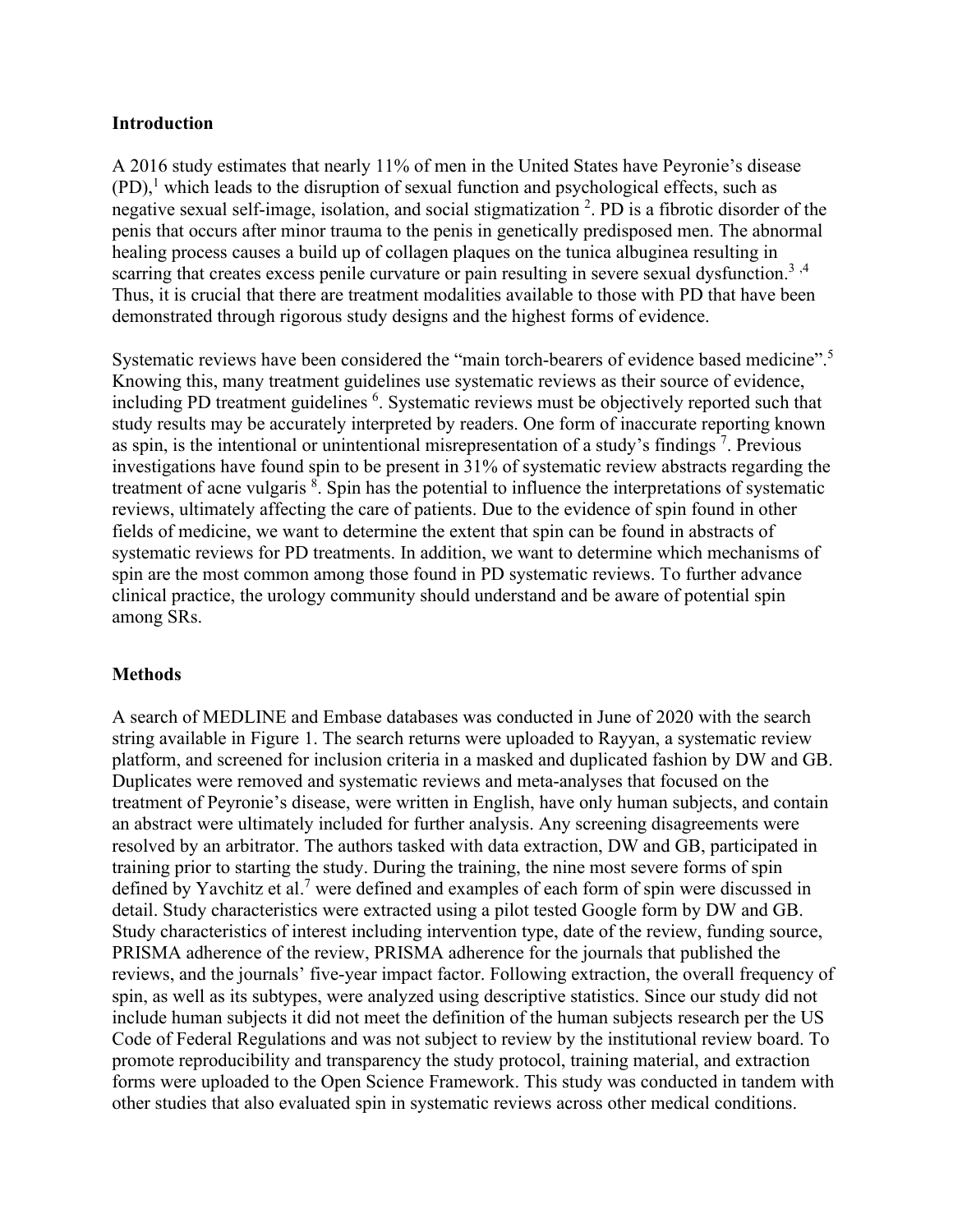| <b>OVID Medline (35):</b>                                                                               |
|---------------------------------------------------------------------------------------------------------|
| 1. exp Penile Induration/                                                                               |
| 2. ((peyronie* adj1 disease*) or "penile induration" or (fibrous adj1 cavernit*) or "penile induration" |
| or "penile fibromatosis" or "penis plasticus" or "penis strabismus").mp.                                |
| 3.1 or 2                                                                                                |
| 4. exp "Systematic Review"/                                                                             |
| 5. exp Meta-Analysis/                                                                                   |
| 6. ("systematic review" or "meta-analysis" or (systematic* adj1 review*)). ti, ab.                      |
| 7.4 or 5 or 6                                                                                           |
| 8.3 and 7                                                                                               |
| <b>OVID EMBASE (87):</b>                                                                                |
| 1. exp Peyronie disease/                                                                                |
| 2. ((peyronie* adj1 disease*) or "penile induration" or (fibrous adj1 cavernit*) or "penile induration" |
| or "penile fibromatosis" or "penis plasticus" or "penis strabismus").mp.                                |
| $3.1$ or $2$                                                                                            |
| 4. exp "systematic review"/                                                                             |
| 5. exp meta analysis/                                                                                   |
| 6. ("systematic review" or "meta-analysis" or (systematic* adj1 review*)). ti,ab.                       |
| 7.4 or 5 or 6                                                                                           |
| 8.3 and 7                                                                                               |

## **Figure 1: Search String**

## **Results**

Our original search query returned 122 articles, of which 31 were duplicates and 72 were removed during full text screening, which resulted in the inclusion of 19 systematic reviews. The majority of included studies pertained to surgical intervention (7/19; 36.8%) and were not funded (9/19; 47.4%). A majority of studies (11/19; 57.9%) mentioned PRISMA adherence, and 10 (of 19; 52.6%) were published in a journal that required PRISMA adherence. Overall, no spin was found in the abstracts of the included systematic reviews (Table 1). Risk of bias was not assessed in 12 (12/19; 63.2%) of the systematic reviews, limiting our ability to evaluate one form of spin— whether the results in the abstract were discussed within the context of the risk of bias of the included studies.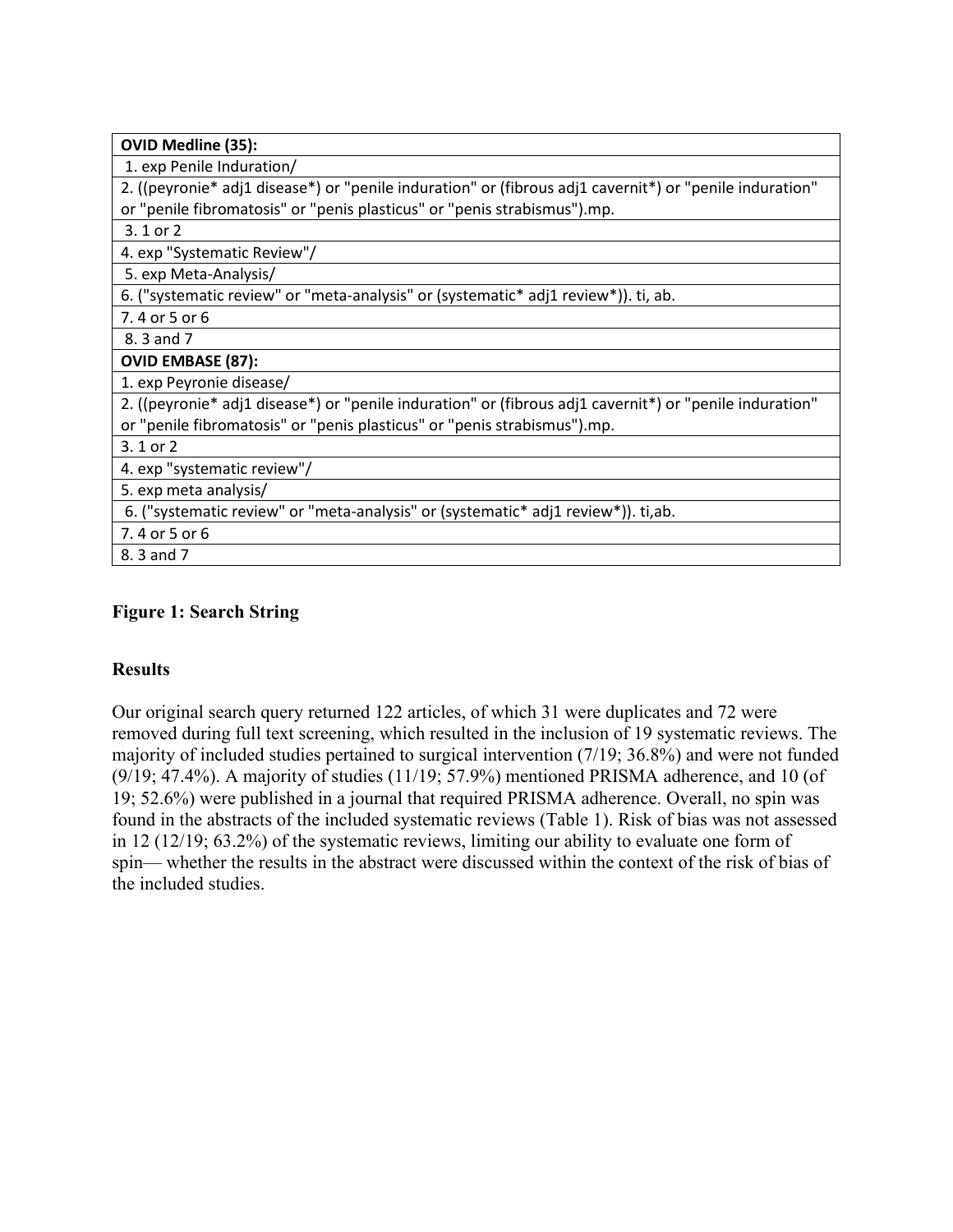| Table 1. Spin types and frequencies $(\% )$ in abstracts                                                                                                                                               |                                                          |  |
|--------------------------------------------------------------------------------------------------------------------------------------------------------------------------------------------------------|----------------------------------------------------------|--|
| Nine most severe types of spin                                                                                                                                                                         | No. $(\% )$ of<br><b>Abstracts with</b><br>Spin $(n=19)$ |  |
| 1) Conclusion contains recommendations for clinical practice not<br>supported by the findings.                                                                                                         | 0(0)                                                     |  |
| 2) Title claims or suggests a beneficial effect of the experimental<br>intervention not supported by the findings.                                                                                     | 0(0)                                                     |  |
| 3) Selective reporting of or overemphasis on efficacy outcomes or analysis<br>favoring the beneficial effect of the experimental intervention.                                                         | 0(0)                                                     |  |
| 4) Conclusion claims safety based on non-statistically significant results<br>with a wide confidence interval.                                                                                         | 0(0)                                                     |  |
| 5) Conclusion claims the beneficial effect of the experimental treatment<br>despite high risk of bias in primary studies.                                                                              | 0(0)                                                     |  |
| 6) Selective reporting of or overemphasis on harm outcomes or analysis<br>favoring the safety of the experimental intervention.                                                                        | 0(0)                                                     |  |
| 7) Conclusion extrapolates the review's findings to a different intervention<br>(i.e., claiming efficacy of one specific intervention although the review<br>covers a class of several interventions). | 0(0)                                                     |  |
| 8) Conclusion extrapolates the review's findings from a surrogate marker<br>or a specific outcome to the global improvement of the disease.                                                            | 0(0)                                                     |  |
| 9) Conclusion claims the beneficial effect of the experimental treatment<br>despite reporting bias.                                                                                                    | 0(0)                                                     |  |

## **Discussion**

Reporting in systematic reviews of Peyronie's disease treatment modalities appears to be free of spin, however this finding may be complicated by a significant absence of risk of bias reporting. The presence of a risk of bias assessment is essential to the determination of spin types 5 and 9 and factors into the evaluation of multiple others, therefore, its absence prevents an in depth and complete evaluation of the prevalence of spin. While on the surface it appears that systematic reviews and meta-analyses pertaining to the treatment of Peyronie's disease contain factual and impartial reporting, as seen by the absence of spin, we concede that larger scale investigations are needed to better understand the true nature of spin within the field.

The lack of risk of bias assessment among our included studies is a worrisome finding as systematic reviews and meta-analyses are commonly used to generate clinical practice guidelines and direct everyday clinical decision making.<sup>9</sup> The strength of systematic reviews and meta-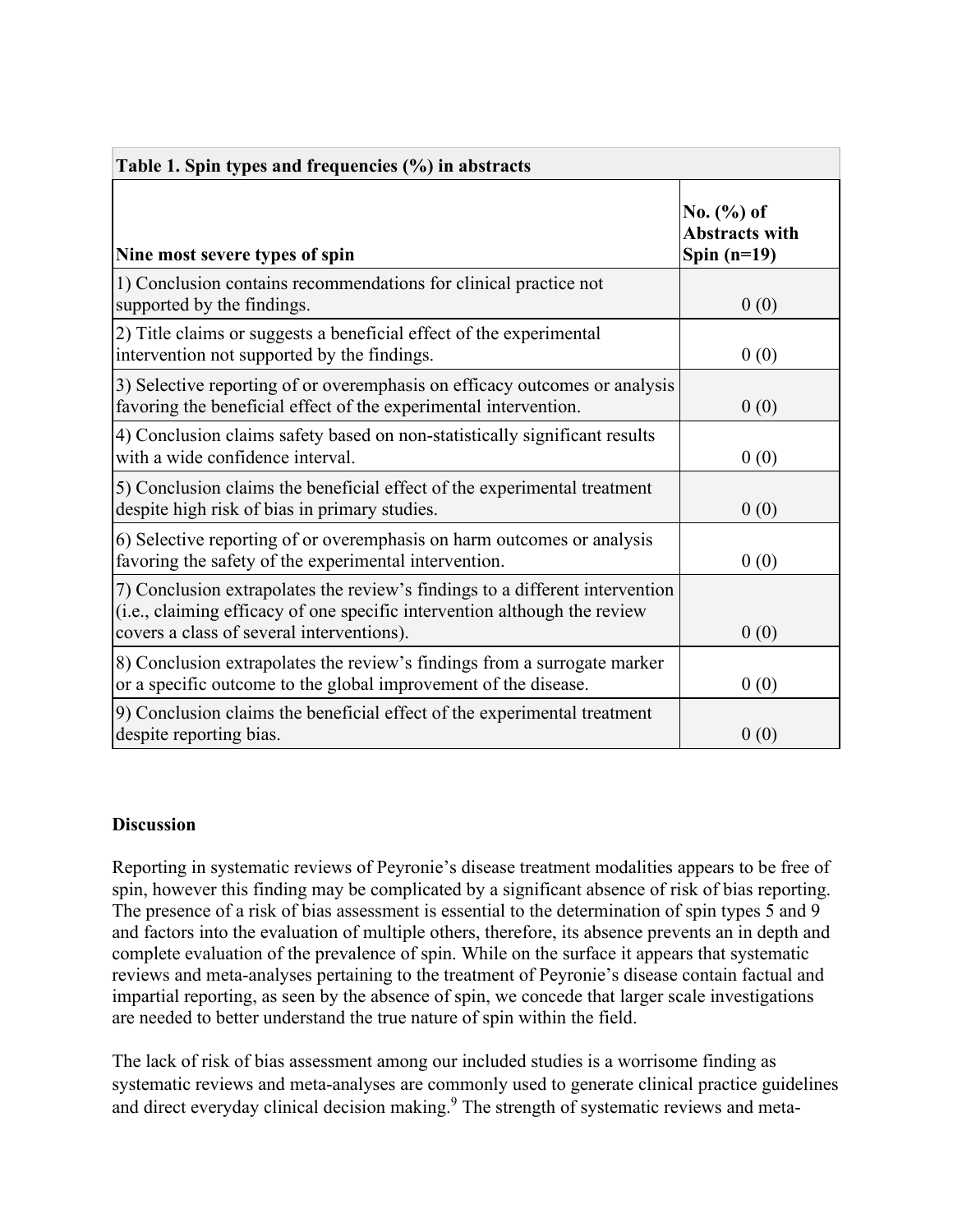analyses is dependent on the synthesis of a wide body of literature, therefore the use of strong primary studies is critical to the production of reliable evidence. Determining the strength of the primary studies within a systematic review requires the methodological quality of each study be evaluated. Methodological quality often refers to the study's internal validity which in turn is assessed through a risk of bias assessment.<sup>10, 11</sup>The following excerpt from a study conducted by Reddy et al. evaluating the presence of spin in erectile dysfunction provides an example of spin type 5: "The abstract [of Wang et al] states, "All included studies were tested for publication bias, and results indicated that there was no significant bias… Traditional Chinese medicine combined with tadalafil has significant efficacy in the treatment of ED with no increase in side effects." However, while reviewing the full article, the authors failed to mention in their abstract that there was a high risk of detection bias in 10 of the 11 included studies and a high risk of performance bias in all  $11.^{12, 13}$ . This example demonstrates the importance of a risk of bias assessment and its role in identification of specific spin types. The absence of a risk of bias assessment hinders the ability to interpret findings, explain heterogeneity, and grade the strength of a body of evidence, ultimately limiting the utility of systematic reviews and meta-analyses. <sup>14</sup>

Our findings may not be isolated to systematic reviews and meta-analyses pertaining to Peyronies disease treatment as previous investigations have demonstrated that a significant percentage of systematic reviews of randomized control trials failed to incorporate a risk of bias assessment into their statistical analyses and results.15 Perhaps one cause of the lack of risk of bias assessment is the wide array of methodology available for evaluating the risk of bias, each utilizing different study constructs in the assessments. <sup>14,16,17</sup> Greater standardization of risk of bias evaluations may be warranted.

#### **Conclusion:**

Systematic reviews pertaining to the treatment of Peyronie's disease appear to be free of spin. We recommend critical consumption of this research as risk of bias assessment appears to be lacking.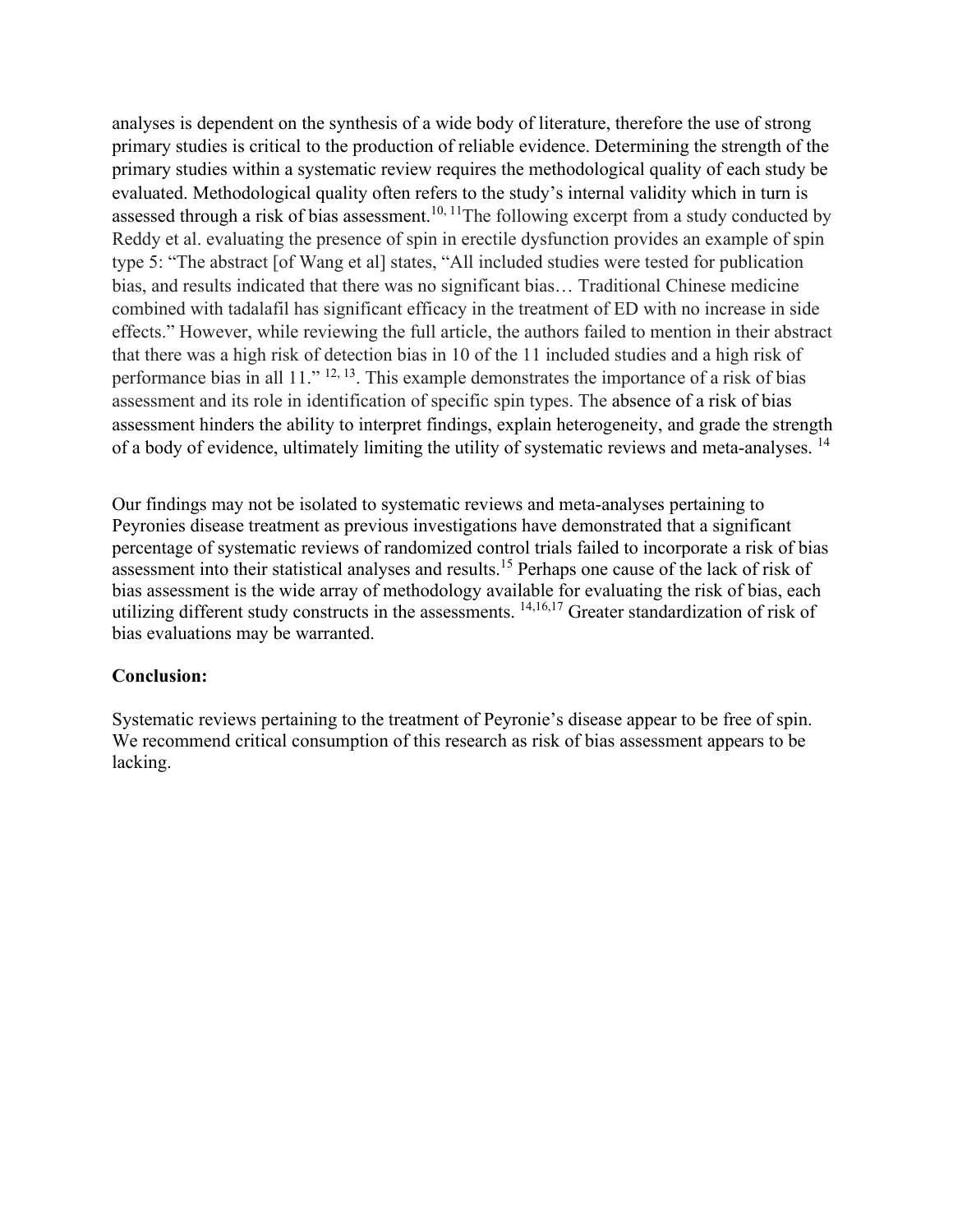#### **REFERENCES**

- 1. [Stuntz M, Perlaky A, des Vignes F, Kyriakides T, Glass D: The Prevalence of Peyronie's](http://paperpile.com/b/3f8Wvs/7nFd)  [Disease in the United States: A Population-Based Study. PLoS One. 2016, 11:e0150157.](http://paperpile.com/b/3f8Wvs/7nFd)  [10.1371/journal.pone.0150157](http://dx.doi.org/10.1371/journal.pone.0150157)
- 2. [Rosen R, Catania J, Lue T, Althof S, Henne J, Hellstrom W, Levine L: Impact of Peyronie's](http://paperpile.com/b/3f8Wvs/eIfr)  [disease on sexual and psychosocial functioning: qualitative findings in patients and controls.](http://paperpile.com/b/3f8Wvs/eIfr)  [J Sex Med. 2008, 5:1977–84.](http://paperpile.com/b/3f8Wvs/eIfr) [10.1111/j.1743-6109.2008.00883.x](http://dx.doi.org/10.1111/j.1743-6109.2008.00883.x)
- 3. [Ziegelmann MJ, Bajic P, Levine LA: Peyronie's disease: Contemporary evaluation and](http://paperpile.com/b/3f8Wvs/txFQ)  [management. Int J Urol. 2020, 27:504–16.](http://paperpile.com/b/3f8Wvs/txFQ) [10.1111/iju.14230](http://dx.doi.org/10.1111/iju.14230)
- 4. [Miner MM, Seftel AD: Peyronie's disease: epidemiology, diagnosis, and management. Curr](http://paperpile.com/b/3f8Wvs/anrg)  [Med Res Opin. 2014, 30:113–20.](http://paperpile.com/b/3f8Wvs/anrg) [10.1185/03007995.2013.842544](http://dx.doi.org/10.1185/03007995.2013.842544)
- 5. [Lai N: Evidence based medicine series: evidence based medicine: an overview. Malays Fam](http://paperpile.com/b/3f8Wvs/u8mq)  [Physician. 2009, 4:19–22.](http://paperpile.com/b/3f8Wvs/u8mq)
- 6. [Peyronie's Disease Guideline American Urological Association. Accessed: July 15, 2020.](http://paperpile.com/b/3f8Wvs/9fjI)  <http://auanet.org/guidelines/peyronies-disease-guideline>[.](http://paperpile.com/b/3f8Wvs/9fjI)
- 7. [Yavchitz A, Ravaud P, Altman DG, Moher D, Hrobjartsson A, Lasserson T, Boutron I: A](http://paperpile.com/b/3f8Wvs/7Jfs)  [new classification of spin in systematic reviews and meta-analyses was developed and](http://paperpile.com/b/3f8Wvs/7Jfs)  [ranked according to the severity. J Clin Epidemiol. 2016, 75:56–65.](http://paperpile.com/b/3f8Wvs/7Jfs)  [10.1016/j.jclinepi.2016.01.020](http://dx.doi.org/10.1016/j.jclinepi.2016.01.020)
- 8. [Ottwell R, Rogers TC, Michael Anderson J, Johnson A, Vassar M: Evaluation of Spin in the](http://paperpile.com/b/3f8Wvs/3H6X)  [Abstracts of Systematic Reviews and Meta-Analyses Focused on the Treatment of Acne](http://paperpile.com/b/3f8Wvs/3H6X)  [Vulgaris: Cross-Sectional Analysis. JMIR Dermatology. 2020, 3:e16978.](http://paperpile.com/b/3f8Wvs/3H6X) [10.2196/16978](http://dx.doi.org/10.2196/16978)
- 9. [Peyronie's Disease Guideline American Urological Association. Accessed: August 31,](http://paperpile.com/b/3f8Wvs/3nk3)  [2020.](http://paperpile.com/b/3f8Wvs/3nk3) <http://auanet.org/guidelines/peyronies-disease-guideline>[.](http://paperpile.com/b/3f8Wvs/3nk3)
- 10. [Ma L-L, Wang Y-Y, Yang Z-H, Huang D, Weng H, Zeng X-T: Methodological quality](http://paperpile.com/b/3f8Wvs/VKlL)  [\(risk of bias\) assessment tools for primary and secondary medical studies: what are they and](http://paperpile.com/b/3f8Wvs/VKlL)  [which is better? Mil Med Res. 2020, 7:7.](http://paperpile.com/b/3f8Wvs/VKlL) [10.1186/s40779-020-00238-8](http://dx.doi.org/10.1186/s40779-020-00238-8)
- 11. [Shuster JJ: Review: Cochrane handbook for systematic reviews for interventions, Version](http://paperpile.com/b/3f8Wvs/SSIb)  [5.1.0, published 3/2011. Julian P.T. Higgins and Sally Green, Editors. Research Synthesis](http://paperpile.com/b/3f8Wvs/SSIb)  [Methods. 2011, 2:126–30.](http://paperpile.com/b/3f8Wvs/SSIb) [10.1002/jrsm.38](http://dx.doi.org/10.1002/jrsm.38)
- 12. [Reddy AK, Lulkovich K, Ottwell R, et al.: Evaluation of Spin in Abstracts of Systematic](http://paperpile.com/b/3f8Wvs/iMqf)  [Reviews and Meta-analyses Focused on Treatments of Erectile Dysfunction: A Cross](http://paperpile.com/b/3f8Wvs/iMqf)[sectional Analysis. Sexual Medicine. 2021, 9:100284.](http://paperpile.com/b/3f8Wvs/iMqf) [10.1016/j.esxm.2020.10.012](http://dx.doi.org/10.1016/j.esxm.2020.10.012)